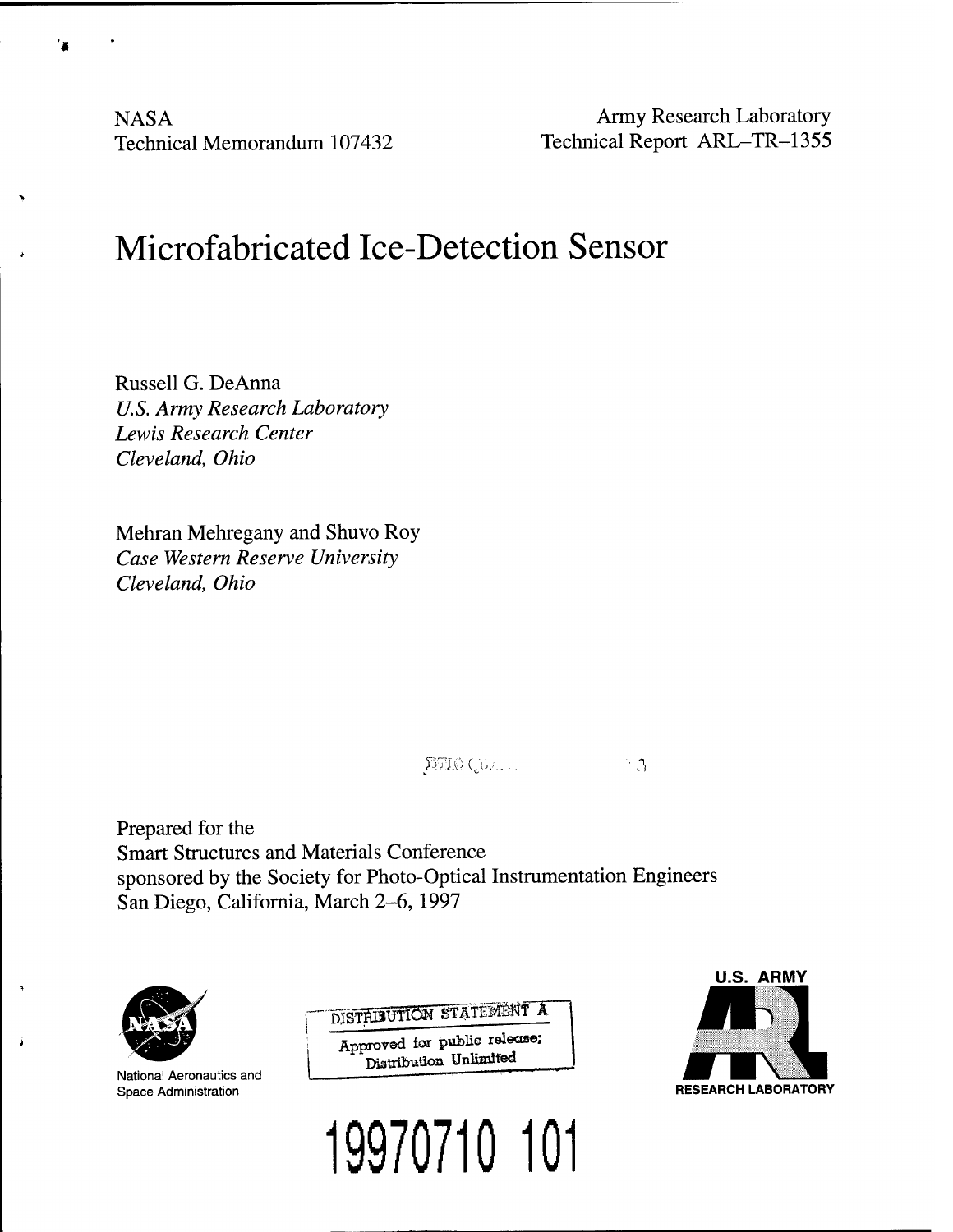# **Microfabricated ice-detection sensor**

Russell G. DeAnna<sup>a</sup>, Mehran Mehregany  $^b$  , Shuvo Roy  $^b$  , and Eugene Zakar  $^{\circ}$ 

*<sup>a</sup>* Vehicle Technology Center, US Army Research Laboratory, NASA Lewis Research Center, Cleveland, OH 44135

*<sup>b</sup>* Microfabrication Laboratory, Department of Electrical Engineering & Applied Physics, Case Western Reserve University, Cleveland, OH 44106

<sup>c</sup> Sensors and Electron Devices Directorate, US Army Research Laboratory, Ft.

Monmouth, NJ, 07703

# ABSTRACT

Knowledge of ice conditions on important aircraft lift and control surfaces is critical for safe operation. These conditions can be determined with conventional ice-detection sensors, but these sensors are often expensive, require elaborate installation procedures, and interrupt the airflow. A micromachined, silicon-based, flush-mounted sensor which generates no internal heat has been designed, batch fabricated, packaged, and tested. The sensor is capable of distinguishing between an ice-covered and a clean surface. It employs a bulk micromachined wafer with a 7um-thick, boron-doped, silicon diaphragm which serves as one plate of a parallel-plate capacitor. This is bonded to a second silicon wafer which contains the fixed electrodes -- one to drive the diaphragm by application of a voltage, the other to measure the deflection by a change in capacitance. The diaphragm sizes ranged from  $lx1mm$  to 3x3mm, and the gap between parallel-plate capacitors is  $2\mu m$ . A 200V d.c. was applied to the driving electrode which caused the capacitance to increase approximately 0.6pf - from <sup>a</sup> nominal capacitance of 0.6pf - when the surface was ice free. After the sensor was cooled below the freezing point of water, the same voltage range was applied to the drive electrode. The capacitance increased by the same amount. Then a drop of water was placed over the diaphragm and allowed to freeze. This created an approximately 2mm-thick ice layer. The applied 200V d.c. produced no change in capacitance, confirming that the diaphragm was locked to the ice layer. Since the sensor uses capacitive actuation, it uses very little power and is an ideal candidate for inclusion in a wireless sensing system.

**Keywords:** ice detection, icing, sensors, microfabricated, MEMS, diaphragm, capacitive sensors

#### **1. INTRODUCTION**

Since the first aircraft flights during winter, icing has been recognized as a potentially dangerous phenomenon. Numerous aircraft accidents have occurred due to icing, and ice detection must occur before ice removal. In the air, icing is caused by super-cooled water droplets in clouds, which are in a metastable condition. The droplets follow trajectories which will either strike the surface, or will be carried away from it. When the aircraft encounters these droplets, they may either suddenly change phase upon impact, or may flow back as a thin film of water and collect into droplets due to surface tension. The droplets may be swept off the surface by aerodynamic forces or freeze. The temperature range normally associated with icing is from -40 to 0 C.

Various technologies have been used to detect ice. For a detailed account of these detection techniques and other icing-related issues consult the FAA handbook.<sup>1</sup> Microwave and other electromechanical techniques have been used for both point and area detection.<sup>2-5</sup> Vibrating probes and diaphragms which change characteristics when ice covered have been used for point dection.<sup>6,7</sup>

# **2. SENSOR DESIGN**

A schematic, cross-sectional view of the ice-detection sensor is shown in Fig. 1. There are two aluminum electrodes patterned on the Pyrex wafer and located under the diaphragm. The outside electrode is used to sense diaphragm deflection upon applied voltage to the drive, or inner, electrode.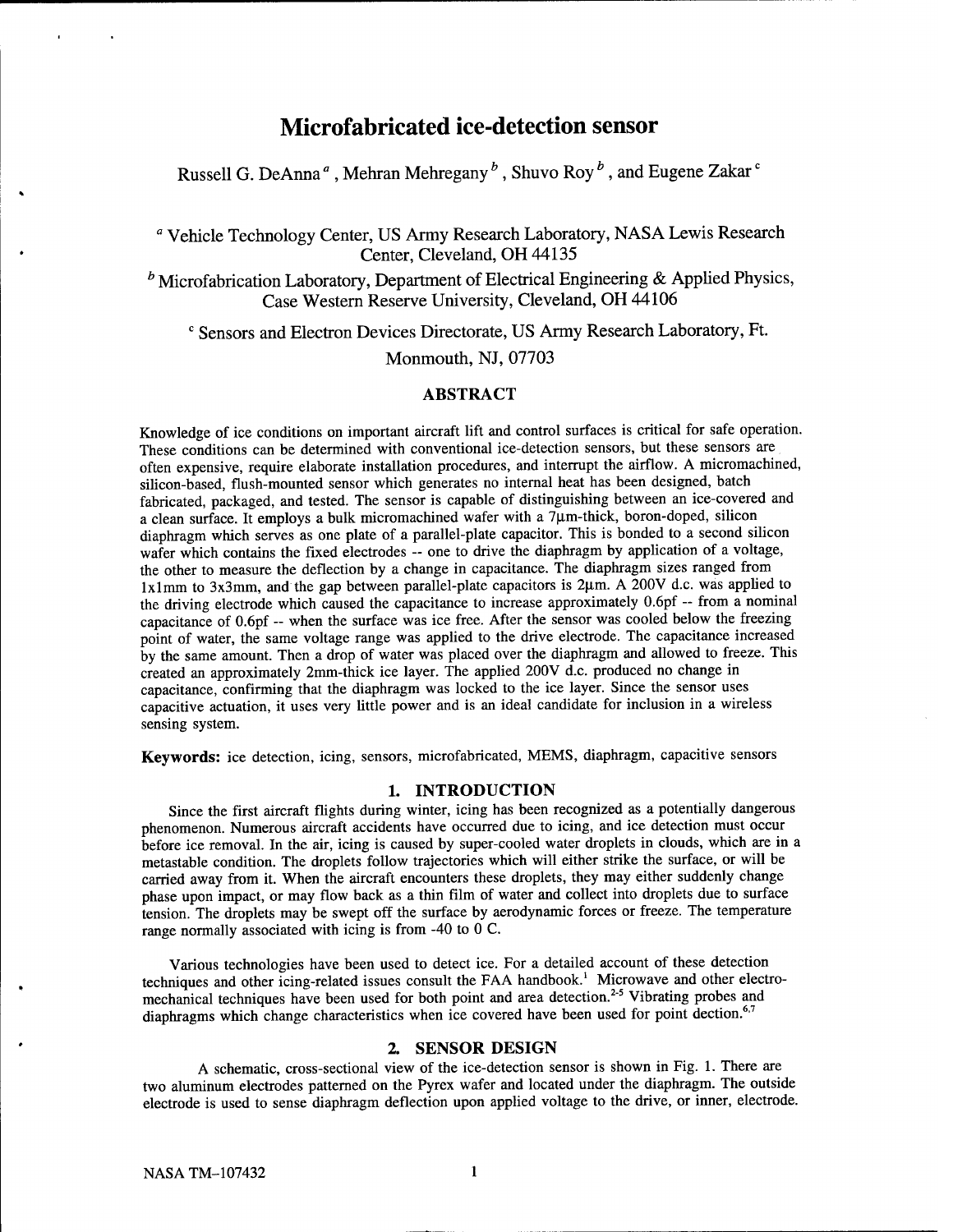There is a silicon diaphragm bonded to the Pyrex substrate which acts as a third electrode, electrically isolated from the two aluminum electrodes. By keeping the diaphragm at a constant potential and applying a voltage on the drive electrode, an attractive force will be induced between the two, causing the diaphragm to deflect toward the substrate. This deflection will cause an increase in capacitance between the sensing electrode and the diaphragm. Although not shown in the figure, air-release channels are included between the sealed region under the diaphragm and the edge of the chip. This allows the pressure underneath the diaphragm to equalize with the ambient air outside the diaphragm, and allows reduction of air damping on the membrane if an alternating voltage were used to drive the diaphragm. The sensor is designed to operate with a d.c. voltage; the size and thickness of the diaphragm are such that resonance or oscillatory motion are precluded. (Though a resonant diaphragm would allow measurement of various ice thicknesses by detection of the change in resonant frequency. This operating mode is currently under investigation and will be reported on in a subsequent paper.)



**Figure 1: Sensor schematic cross section.**

The capacitance and actuation voltages necessary to deflect the diaphragm depend strongly on the distance between the diaphragm and electrodes, and also on the diaphragm area. A larger diaphragm has a larger capacitance and requires a smaller actuation voltage, but is mechanically less robust and is also more sensitive to fluctuations in air pressure. Typical diaphragm dimensions are lmm by 1mm square, 7µm thick, suspended 2µm above the electrodes. These dimensions yield a nominal capacitance of approximately 0.6pf between the diaphragm and either electrode. The electrodes have equal areas. The sensor is designed to operate with a 5 to 20V d.c. signal applied to the drive electrode. This should yield a capacitance change of a fraction of a picofarad. See Fig. 2 for a plan view SEM picture of the electrodes.

Three contact pads are provided per die (though only the two which provide electrical connections to the electrodes under the diaphragm can be seen in Fig. 2). The third contact pad provides electrical connection to the silicon substrate. The contact to the silicon substrate is through an aluminum line that crosses over the shallow etch step in the glass wafer and is then sandwiched between the glass and silicon wafer. Since the surface of the silicon wafer is doped very heavily with boron, the aluminum contact to the silicon will be ohmic. Each contact pad has an area of  $250x250\mu$ m. The contact pads are exposed through windows etched in the silicon wafer.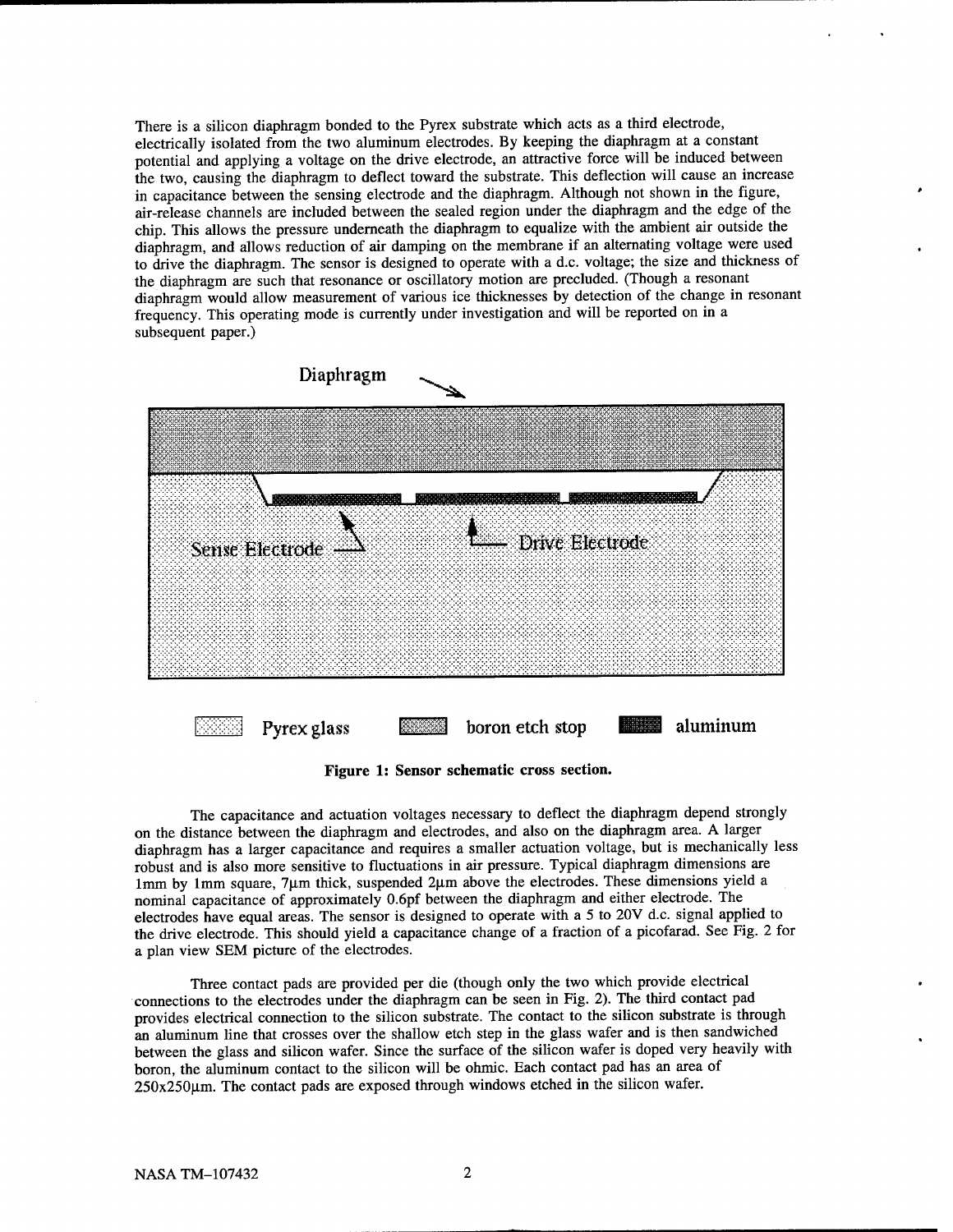

**Figure 2: Plan view of aluminum electrodes.**

Five diaphragm sizes - 1x1, 1x2, 1x3, 2x2, and 3x3mm -- were included on the mask layout. For each diaphragm size, the area of the two concentric electrodes under the diaphragm was equal, and each electrode has approximately one-half the area of the diaphragm. Thus, the electrode area, and not the diaphragm area, determines the electrode-to-diaphragm-capacitance magnitude. Two variations in the positioning of the channel through which the connections to the electrodes under the diaphragm are made were included. This was done to investigate the change in deflection for each type since the maximum stress location for a rectangular diaphragm with fixed edges is at the middle of each side. (See Fig. 9 in the results section, which shows the von-Mises strain computed from the FEA.) In the case that the channel connects the diaphragm area with the bonding pad area through the middle region of one of the diaphragm sides, the diaphragm mechanical response is expected to deviate more from the all-sides-fixed model than in the case when the channel is at the corner of one of the sides.

The deflection of the diaphragm with applied voltage can be estimated by assuming the diaphragm and electrodes form a pair of parallel-plate capacitors. The capacitance for such a configuration is given by

$$
C = \varepsilon A / x, \tag{1}
$$

where  $\varepsilon$  is the dielectric of the material between the plates, A is the plate area, and x is the gap between plates. For a 1x1mm diaphragm suspended  $2\mu$ m above the electrodes, in air, the nominal capacitance is  $0.6$ pf.<sup>†</sup> The capacitance change due to a change in gap spacing becomes

$$
\Delta C = -\frac{\varepsilon A}{x^2} \Delta x \,. \tag{2}
$$

This equation relates the capacitance change to diaphragm deflection,  $\Delta x$ . For a square plate clamped at the edges, the uniform pressure for a given maximum deflection is given by

$$
p = -4.5E\left(\frac{t}{a}\right)^4 \frac{\Delta x_{\text{max}}}{t},\tag{3}
$$

which assumes no residual stress exists in the plate. $8$  In this equation, t is the diaphragm thickness, a is one-half the diaphragm edge lentgth, p is pressure, and E is Young's Modulus. Solving the above equation for  $\Delta x_{\text{max}}$  gives

$$
\Delta x_{\text{max}} = -\frac{tp}{45E} \left(\frac{a}{t}\right)^4. \tag{4}
$$

For a voltage-driven plate, the pressure (load) is due to the applied voltage. For a parallel-plate capacitor the pressure for a given voltage is given by

This assumes the drive and sense electrodes each occupy one-half the area of the diaphragm.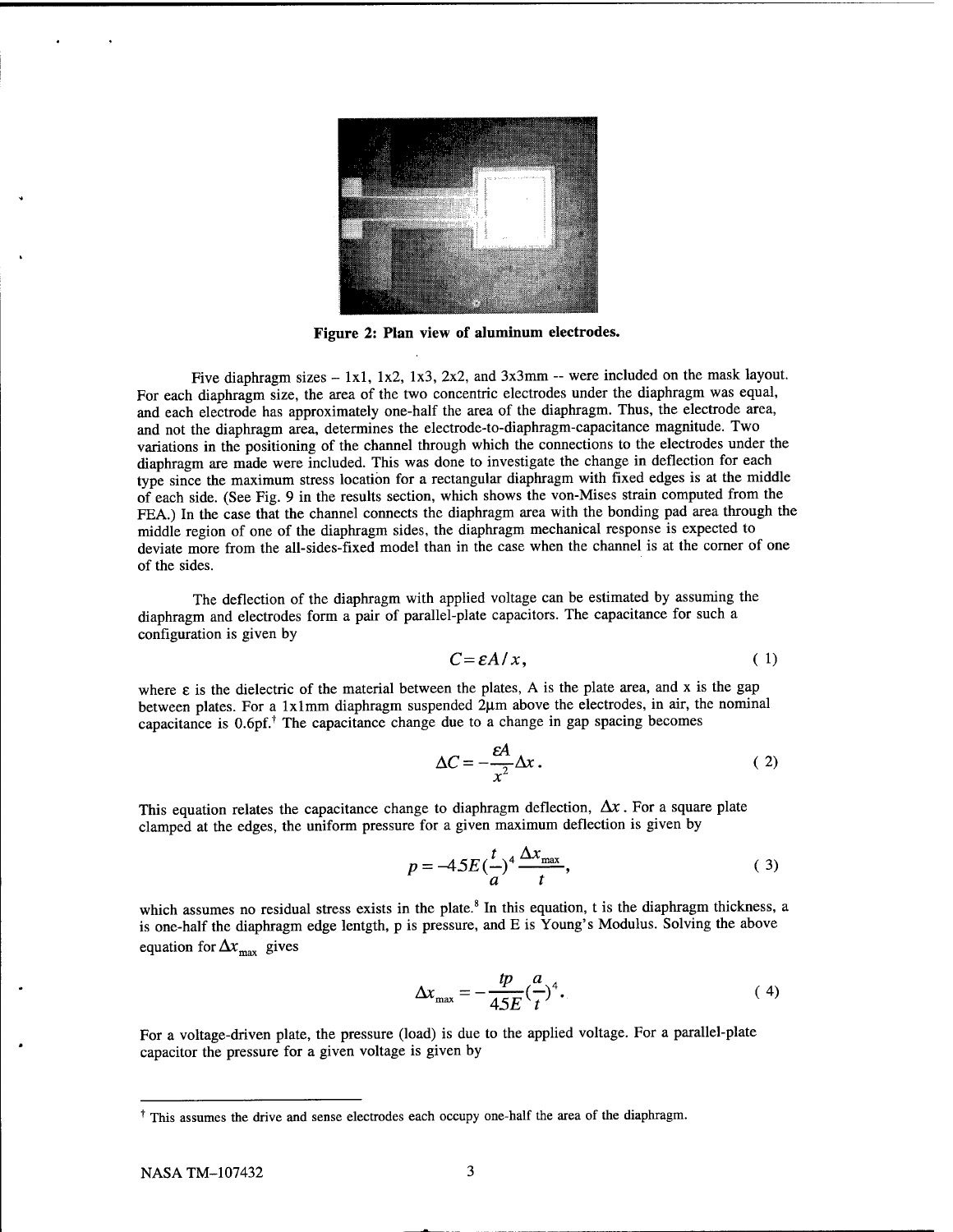$$
p = \frac{\varepsilon V^2}{2x^2}.
$$
 (5)

Substituting this relation into the equation for maximum plate deflection gives

$$
\Delta x_{\text{max}} = -\frac{\varepsilon t}{9Ex^2} \left(\frac{a}{t}\right)^4 V^2. \tag{6}
$$

This equation is used to verify the ANSYS FEA by comparing it with the center deflection computed by the model. For a square, silicon diaphragm in air of the dimensions given above, the center deflection becomes

$$
\Delta x_{\text{max}} = 2.8x10^{-10} V^2(m). \tag{7}
$$

An ANSYS finite-element model of this diaphragm is shown in Fig. 3. This model uses an array of 20x20x3, 8-node solid elements. In the FEA, a quarter of the diaphragm is modeled; symmetry boundary conditions are applied on two edges; and the other two edges have all their degrees-offreedom fixed. To verify the FEA results, a pressure (see Eq. 5) corresponding to a 10V d.c. signal was applied to an electrode assumed to be equal in area to the entire diaphragm. Equation 7 yields a maximum deflection of 0.028um. The FEA model computed a center deflection of 0.026um. This is a good agreement and lends confidence to the FEA results where the actual electrode patterns are used to load the diaphragm.



**Figure 3: FEA grid.**

## **3. SENSOR FABRICATION**

The sensor is fabricated using anodic bonding between silicon and Pyrex glass. The two wafers are bonded together such that the drive and sense electrodes are underneath the diaphragm.. The fabrication process requires two masks associated with two photolithography steps. Starting with the glass substrate, the first mask is used to pattern a shallow recess area which will eventually form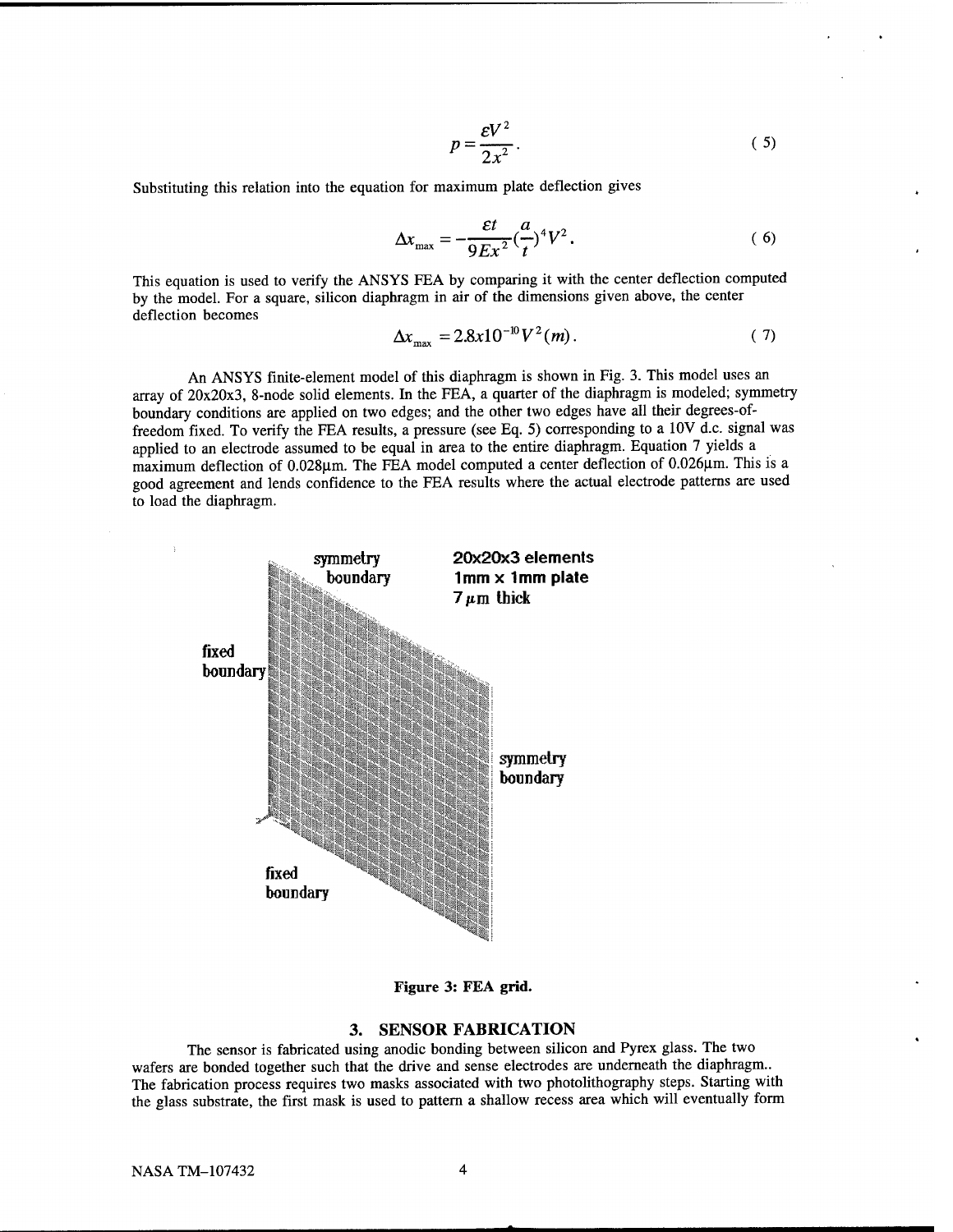the air gap between diaphragm and substrate and the access passages for aluminum interconnections. Standard (positive resist) lithography and an HF-based solution are used to create the recessed areas. Next, aluminum is deposited on the glass substrate by sputtering. The aluminum film is approximately  $0.3\mu$ m thick. The aluminum is patterned with the second mask, using standard lithography and a wet aluminum etch.

The starting silicon wafer is oxidized thermally to grow a  $1 \mu$ m-thick layer. The starting silicon wafer is (100), moderately doped n-type, double-sided polished, with a <100> major flat. Oxide on one surface is protected with hard-baked photoresist and the oxide on the opposite surface is removed in buffered HF. Next, the wafer is diffused with boron to create a boron etch stop layer, on the side with no oxide, with a thickness around 7um. The boron-doped glass is removed in buffered HF.

The silicon wafer is electrostatically bonded to the glass wafer. The bonding step only requires good global alignment of the two wafers. The wafers are then etched in KOH, leaving behind the boron etch stop. The metal pads are sealed by the boron etch stop membrane. The pads are exposed by simply breaking away their corresponding diaphragms with a small vacuum probe. A crosssectional SEM picture of the sensor is shown in Fig. 4. This figure shows both the diaphragm region and the region containing the passage for the aluminum interconnects for the electrodes.

| <u> Tantara (Barat da Barat) a</u>                                                                                                                                         | ,,,,,,,,,,,,,,,,,,,,,,,,,,,,,, | eggen A.S. 179<br>989 IST<br>wasan 2019<br>emat | tin 1998.<br>Sanara<br>unang Su |
|----------------------------------------------------------------------------------------------------------------------------------------------------------------------------|--------------------------------|-------------------------------------------------|---------------------------------|
| a maana maramma maramma maramma maramma maramma maramma.<br>Tarixin a maramma maramma maramma maramma maramma maramma maramma maramma maramma maramma maramma maramma mara |                                |                                                 |                                 |
|                                                                                                                                                                            |                                |                                                 |                                 |

#### **Figure 4: Sensor cross section.**

After fabrication, the wafers were diced and each sensor was bonded to a ceramic substrate. Four sensors were mounted on each substrate. Wires were then bonded between gold leads on the substrate and the sensor's bonding pads. The wire bond locations were protected from mechanical loads and the icing environment by sealing them with epoxy. This epoxy also sealed the interconnect passage running under the diaphragm from the outside environment. This is necessary to prevent water or moisture from seeping in under the diaphragm or around the aluminum interconnects. Since water has an electrical dielectric which is approximately seventy times higher than air, care must be taken during testing so that moisture is prevented from accumulating on the connection points and causing erroneous data. The bonding of the silicon sensor to the ceramic substrate was done above room temperature. This caused a differential expansion between the silicon sensor and ceramic substrate which left a residual compression stress in the diaphragm, when the package was allowed to cool. This stress caused diaphragm buckling during some experiments. Often, the diaphragm would behave predictably the first time a voltage was applied, only to buckle at some higher voltage. Still other sensors behaved poorly from the start. In either case, it is clear that sensor packaging should be done carefully to avoid inducing more residual stress.

## **4. EXPERIMENTAL TESTING**

The sensor was tested in the laboratory both with and without ice. The ceramic substrate, which contained four sensors, was placed on top of a block of frozen  $CO<sub>2</sub>$  and allowed to cool. Before ice was formed on the diaphragm, the sensor was tested to make sure the diaphragm was free to move. Then a drop of water was placed on the diaphragm. This drop froze within a few seconds. A photograph of the sensor covered by ice is shown in Fig. 5. The ice was approximately 2mm thick.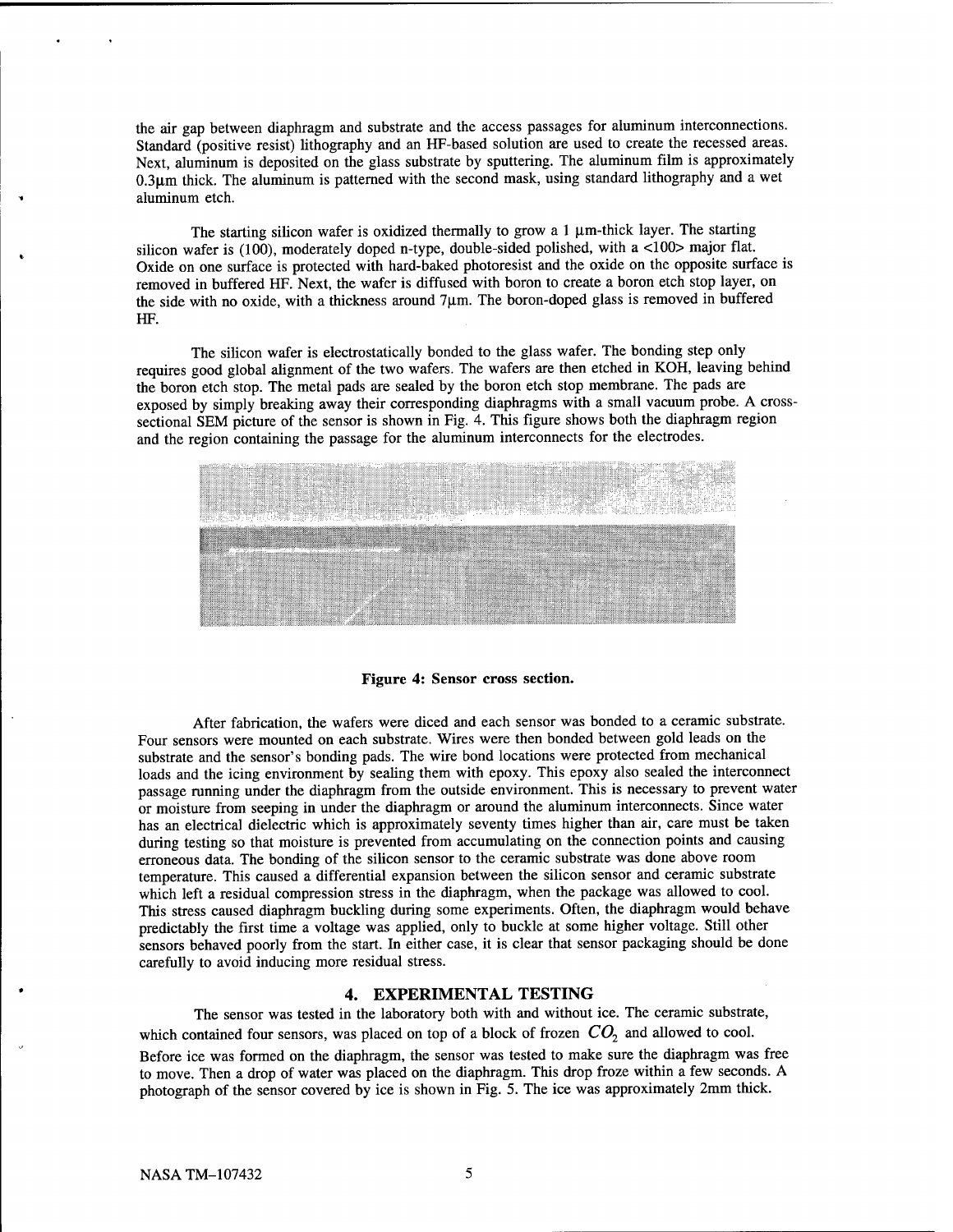

**Figure 5: Ice-covered sensor.**

<sup>A</sup> d.c. voltage was applied to the drive electrode through <sup>a</sup> large-magnitude resistor typically 100 K ohms. The sense electrode was connected to the input of a frequency-modulated (FM) oscillator circuit which was used to measure the capacitance change. The FM oscillator has a nominal carrier frequency of 48MHz. The unit contains the FM oscillator, electronics and a signal conditioner. The signal conditioner demodulates the oscillator output. Capacitance change is registered as a change in the frequency of the demodulator. The oscillator frequency increases with increasing capacitance between diaphragm and sense electrode. See Fig. 6 for a circuit diagram.



**Figure 6: Circuit diagram for capacitance measurement.**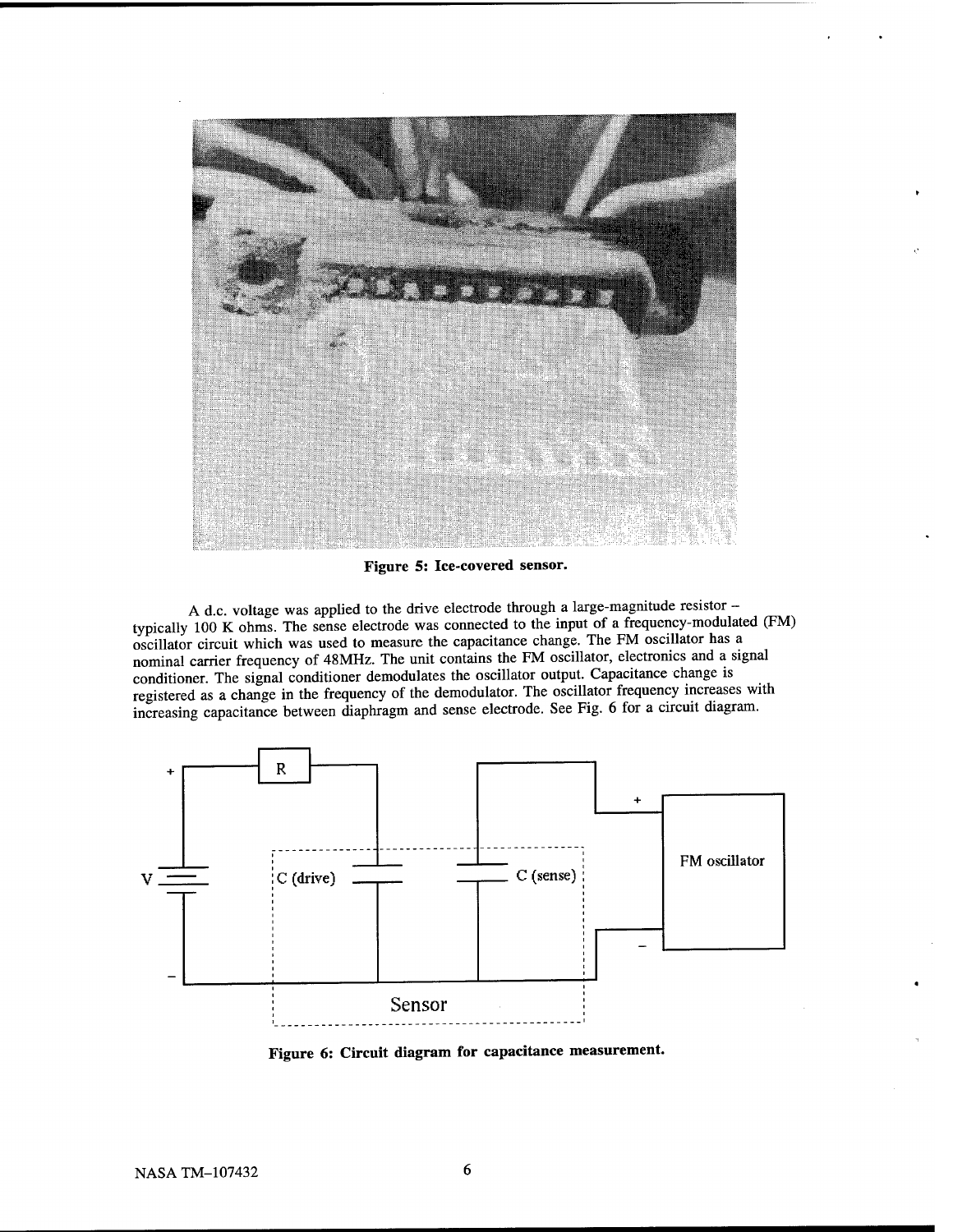The capacitance looking into the terminals can be thought of as the sum of the capacitance of the probe alone and the capacitance introduced by the sensor. The total capacitance as a function of applied voltage is

$$
C(v) = C_0 + C_b(v), \qquad (8)
$$

where  $C_0$  is the nominal circuit capacitance and  $C_b(v)$  is the capacitance of the sensor. An important aspect of FM-oscillator design is the frequency of oscillation. The oscillating frequency without applied voltage, that is, when  $C(0) = C_0 + C_b(0)$ , is defined as the carrier frequency  $f_c$ , or

$$
f_c = \frac{1}{2\pi} \sqrt{\frac{1}{LC(0)}},\tag{9}
$$

where Lis the inductance of the inductor in the oscillator. The nominal frequency with zero applied voltage,  $f_c$ , is used to compute the nominal value of  $LC(0)$ . The nominal capacitance,  $C_b(0)$ , must be measured separately. The applied voltage causes a small change in the carrier frequency, defined as the frequency deviation  $\Delta f_c$ , found from

$$
\Delta f_c = -[C_b(v) - C_b(0)] \frac{1}{4\pi C(0)} \sqrt{\frac{1}{LC(0)}}.
$$
 (10)

Rearranging gives the capacitance change as

$$
C_b(v) - C_b(0) = 4\pi \Delta f_c C(0) \sqrt{LC(0)},
$$
\n(11)

which expresses the basic relationship between the capacitance change, as reflected in  $C_b(v)$  and the quantities  $\Delta f_c$ , *L*, and  $C(0)$ . These quantities can then be used to compute the capacitance change for any applied voltage.

#### **5. RESULTS**

All of the experimental and theoretical results apply to a sensor with a diaphragm of  $1x1mm$ area, 7um -thick, suspended 2um above the electrodes. Results were obtained both with and without ice. No attempt was made to detect ice thickness, and the goal was to yield either an ice or no-ice signal. No data were obtained with other ice thicknesses or temperatures.



DC Voltage (volts)

**Figure 7: Capacitance change versus voltage.**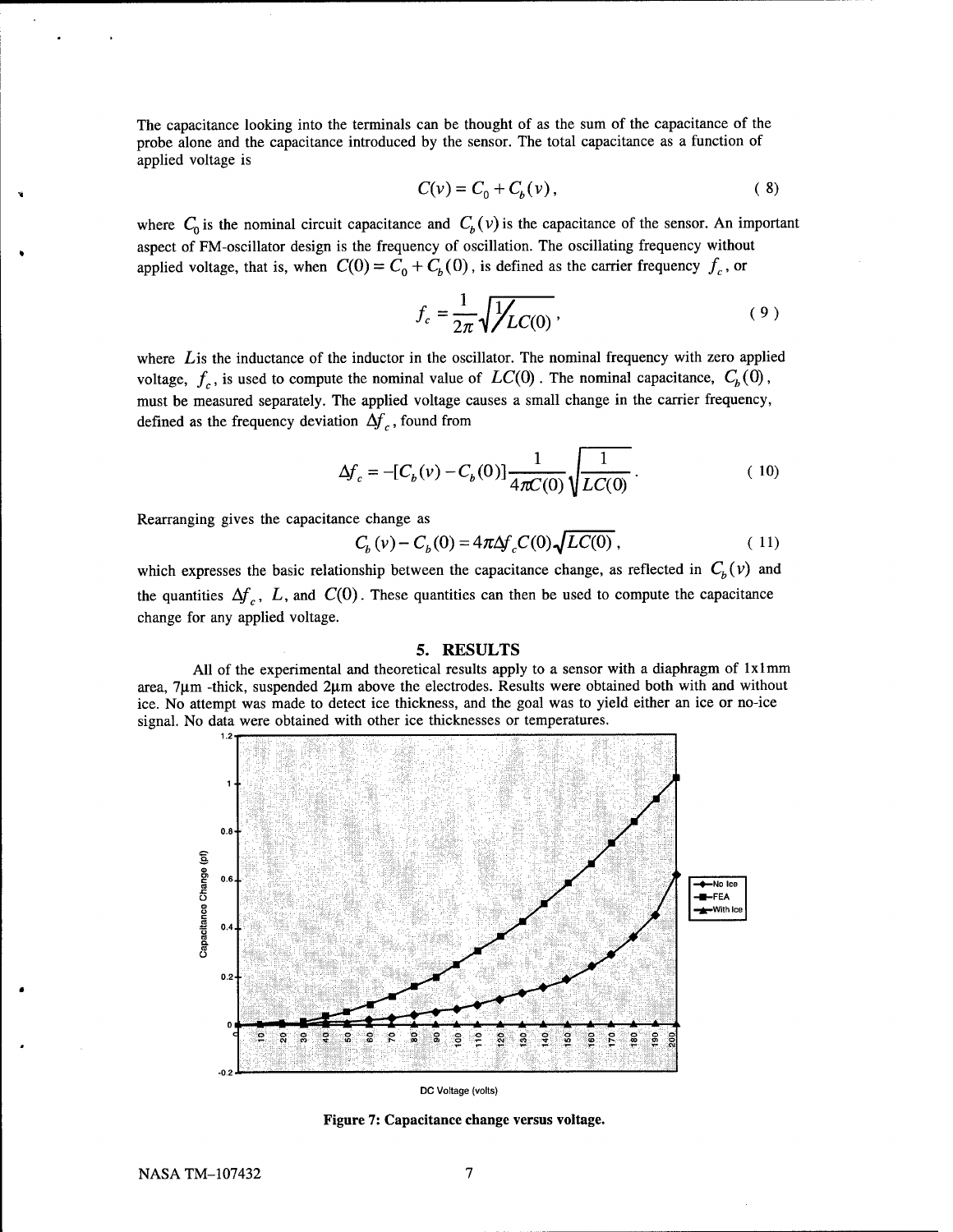Figure 7 shows capacitance change versus applied voltage for the experiment both with and without ice and for the ANSYS FEA without ice. In the FEA model a pressure, corresponding to a given voltage according to Eq. 5, was applied to the model over an area corresponding to the drive electrode ( $a$  0.5x0.5mm area at the center of the diaphragm). The figure applies to a diaphragm without ice. There was no measurable difference in capacitance change between a room-temperature and cooled sensor when there was no ice covering the diaphragm. In the experiment, the capacitance change was measured directly by the signal-processing circuit; the capacitance change for the FEA was computed by numerically integrating the equation for capacitance change (Eq. 2) over the area represented by the sense electrode, i.e., that area outside of the 0.5x0.5mm area representing the drive electrode. The experimental capacitance change was approximately 60% less than the FEA. This difference is expected since the FEA doesn't consider residual stress or buckling. The maximum deflection from the FEA is  $0.064\mu$ m. Figure 9 shows the computed von-Mises strain. It shows maximum strain at the center of each edge and minimum strain at the corners.



**Figure 8: Diaphragm deflection.**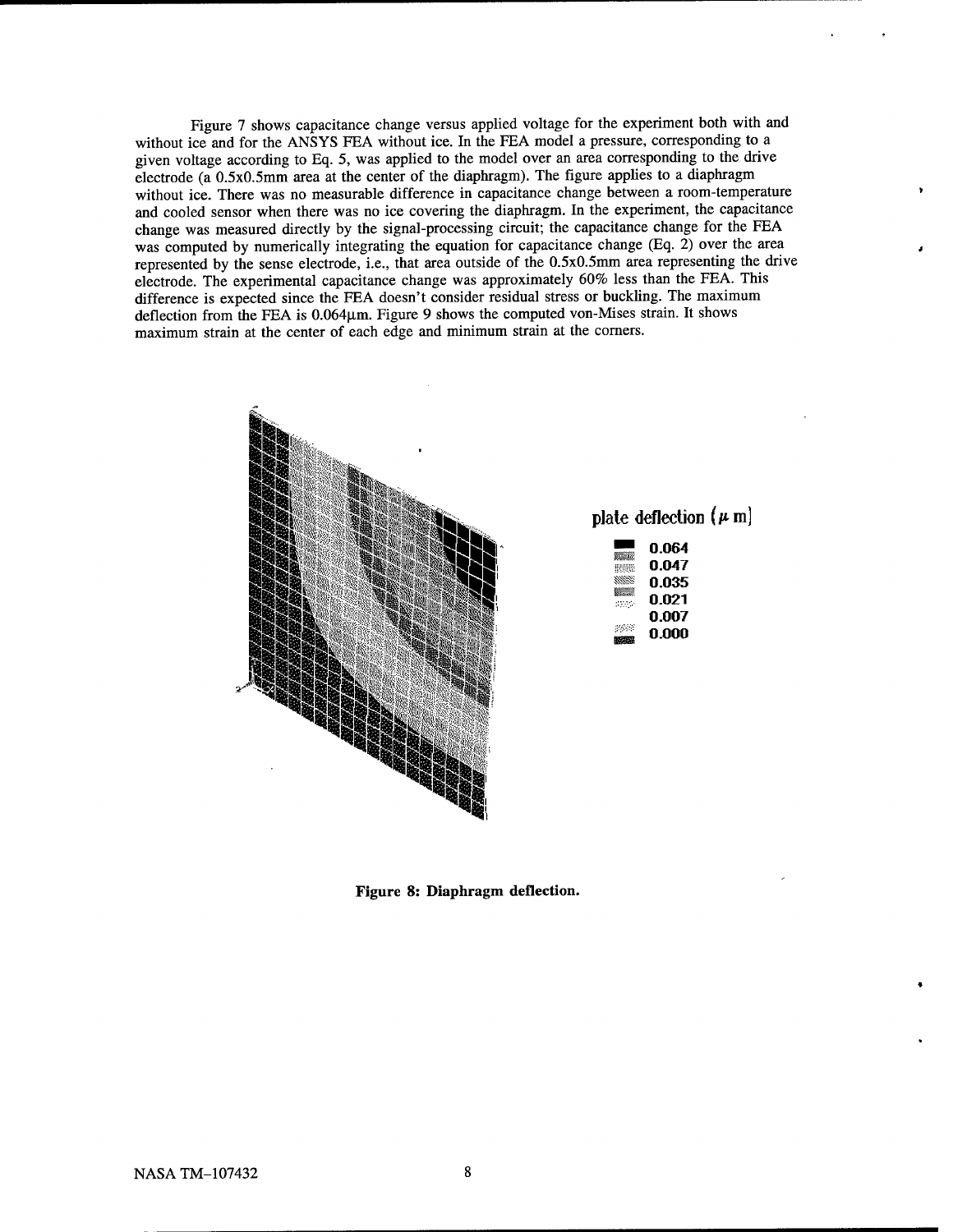

| von Mises strain |
|------------------|
| $0.17 e -7$      |
| $0.16e - 6$      |
| 0.33 e -5        |
| $0.49e - 5$      |
| $0.65 e - 5$     |
| 0.73 е -5        |

**Figure 9: von-Mises strain.**

When the sensor is covered by a 2mm-thick layer of ice, the applied voltage yields no diaphragm deflection as measured by the capacitance sensing circuit. Thus, the sensor is able to distinguish between ice and no ice.

#### **6. CONCLUSION**

The paper presents results which prove that a micromachined sensor using a silicon diaphragm suspended over a pair of electrodes used to drive and sense diaphragm deflection can be used to detect ice. The current batch of sensors could not be made to resonate because of packaging techniques and high residual stress levels which often led to diaphragm buckling. The current design has a diaphragm thickness which is also too thick for the diaphragm area to allow resonance. No data were taken with various ice thicknesses and ice temperatures. These data will be presented in a forthcoming paper which will include results from a new sensor design. The new design will also better protect the interconnects from the icing environment. This wasn't a problem in the current test since the sensor was operated in the ice or no-ice mode and the capacitance changes were easy to detect. But a sensor designed to measure ice thickness must not be sensitive to water or ice on the interconnects.

# **ACKNOWLEDGEMENTS**

The ice sensor was designed by and mask layouts made by Advanced Micromachines Incorporated (AMMi) of Cleveland, Ohio. The work was supported by the Army Research Laboratory under contract number DAAL03-91-C—0034. The Case Western Reserve University work was supported by an Army Research Office MURI under contract number DAAH04-95-10097.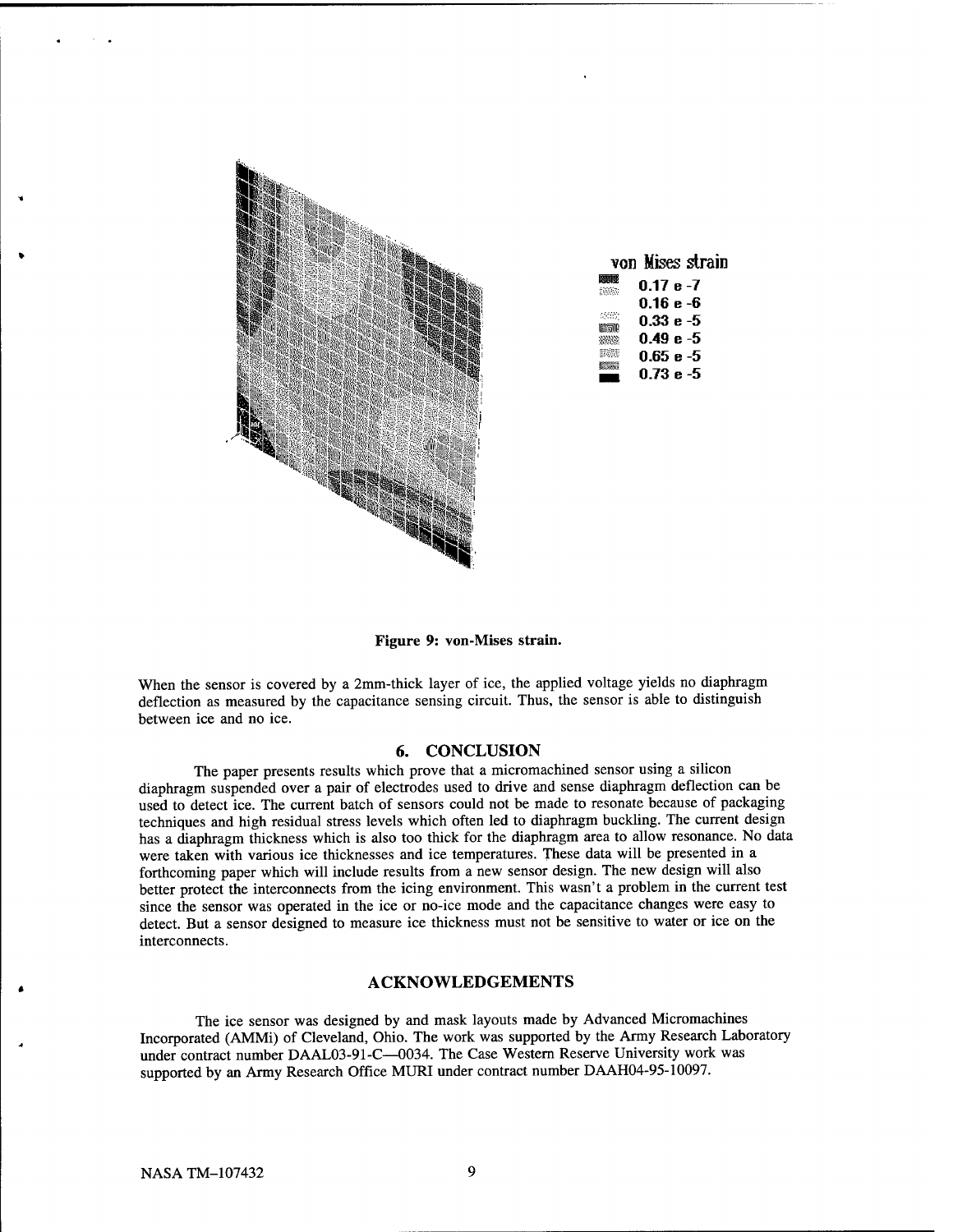#### REFERENCES

- 1. Heinrich, A., et al., *Aircraft Icing Handbook,* Technical Center Publication DOT/FAA/CT-88/8-2, FAA, 1991.
- 2. Gerardi, J. J. and G. A. Hickman, "Distributed ice accretion sensor for smart aircraft structures," 27th AIAA Aerospace Sciences Meeting, Reno, NV, Jan. 9-12, 1989.
- 3. Deom, A. A. and J. C. Gamier, "Detection and measurement of ice accretion on a profile by an ultrasonic method," 25<sup>th</sup> AIAA Aerospace Sciences Meeting, Reno, NV, Jan. 12-15, 1987.
- 4. Hansman, R. J.and M. S. Kirby, "Measurement of ice accretion using ultrasonic pulse-echo techniques," 23rd AIAA Aerospace Sciences Meeting, Reno, NV, Jan. 14-17, 1985.
- 5. Magenheim, B. and J. K. Bocks, "Microwave ice accretion measurement instrument," 20<sup>th</sup> AIAA Aerospace Sciences Meeting, Orlando, FL, Jan. 11-14, 1982.
- 6. Jensen, D. P. And D. J. Moore, "An ice detection and control system for fixed and rotary wing aircraft," 8<sup>th</sup> Annual National Conference on Environmental Effects on Aircraft and Propulsion Systems, Bordentown, NJ, Oct. 8-10, 1968.
- 7. Lustenberger, M. "New ice detection system," Proceedings of the 14<sup>th</sup> Symposium on Aircraft Integrated Monitoring Systems, p. 619-638, Vibrometer, Fribourg, Switzerland, 1988.
- 8. Timoshenko, S., et al, *Theory of Plates and Shells,* p. 202, McGraw Hill, New York, 1959.